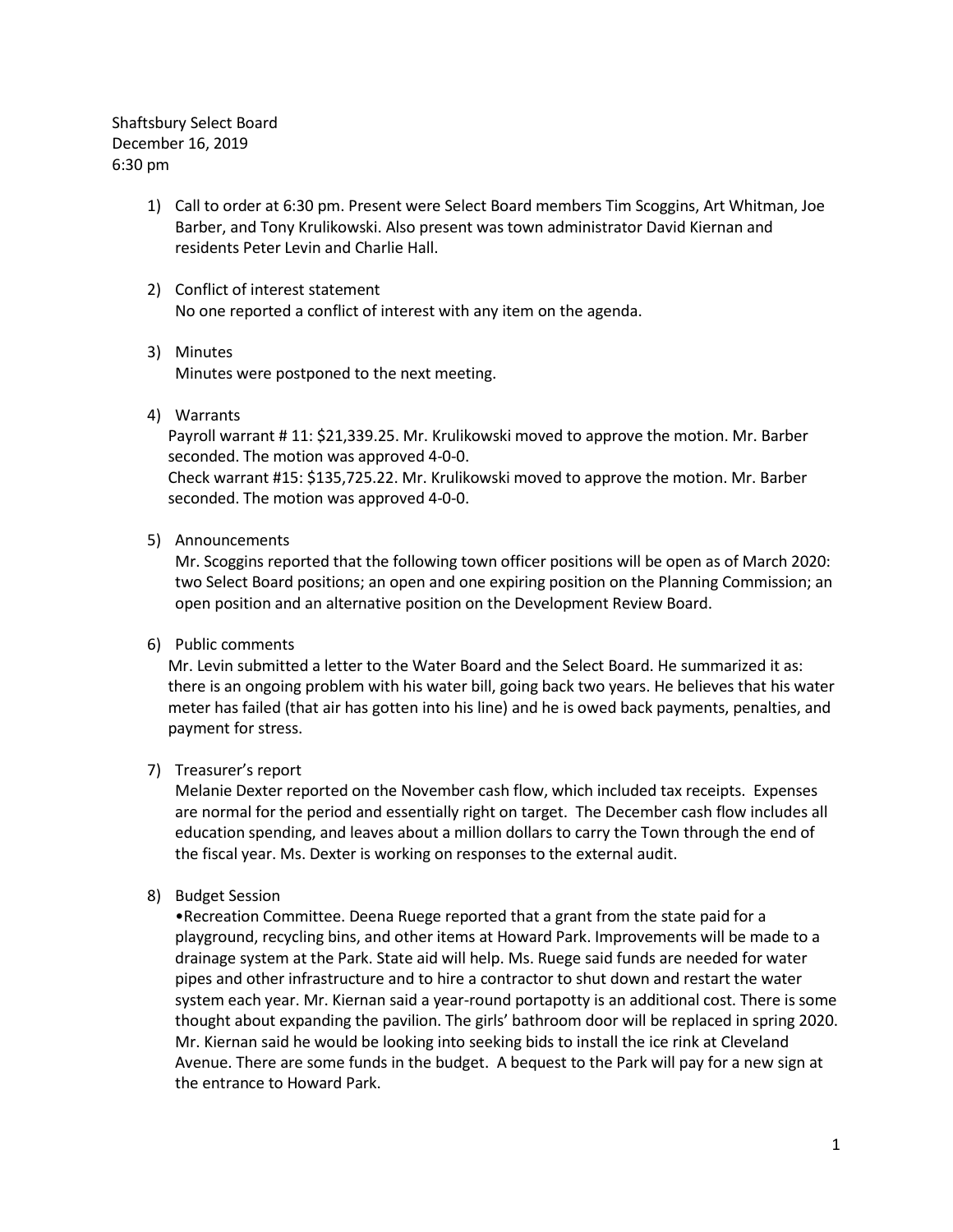•Planning Commission. Chris Williams said the Select Board should expect to see something from the Planning Commission in the near future regarding a trail to the Town forest. He suggested the zoning administrator might receive a pay raise. (Mr. Kiernan said an increase is already built into the budget.)

•Shaftsbury Fire Department. Mr. Joe Vadakan reported that about five years ago the department moved funds form the equipment fund to the facilities fund. Facilities are now in good shape, so the department would like to return to budgets of about five years ago, when most of the budget was dedicated to equipment. For example, the pagers are now seventeen years old. They must be replaced, maybe three or four at a time. (A pager costs about \$550.) Pagers are necessary because cell coverage is somewhat spotty. The new truck will require a new mobile radio. Some members need new gear. Some hose needs replacing. But the budget will remain essentially level funded, as these funds are simply being moved from facilities to equipment.

Mr. Vadakan said the chassis for the new truck has been built. It should be delivered autumn 2020. The carpet in the firehouse upstairs is being removed and the floor will be refinished.

•DPW: Mr. Kiernan described a graphic illustrating where the \$900,000 DPW budget goes: the vast majority goes to wages and benefits; the next largest chunk goes to construction and maintenance; the third chunk to equipment maintenance; the remainder is devoted to parks, streets, lights, and the garage.

The significant changes to the budget include an additional \$2500 for tree work and \$2000 for operating supplies. Dust control is up \$10,000. Rental fees will go up. Maintenance costs will go up to about \$38,000 for nineteen vehicles (an increase of \$10,000). \$1500 will be added to the garage well and water testing and treatment program. For reserve funds, \$10,000 more will be set aside for equipment; \$10,000 more for paving; the culvert reserve will be doubled to \$10,000; the Class 3 road fund will go up \$6,000. Mr. Kiernan described a few culverts that are to be replaced. The overall increase in non-administrative highway funding will be \$75,000, 84% of the entire budget increase.

Several tens of thousands of dollars are already promised in state grants for FY 2021. 9) Road report

The Town will seek an extension for the culvert/bridge grant at Hollow Hideaway. Meanwhile, it will be stabilized.

The DPW will replace the 2009 single axle dump truck. An RFP will be going out shortly. Funds will come from the reserve fund and trade-ins. It will also try to sell the traxscavator.

## 10) Award Water Pipeline Engineering Bid

Bids were received from Otter Creek, Dubois & King, and Dufresne. All three were interviewed and all three were found to be highly qualified. Mr. Scoggins, Mr. Whitman, and Mr. Kiernan recommend Dufresne, because it is local, because the chief engineer works often with VTrans here, and because the company has experience with replacing concrete asbestos by bursting the pipe. Their bid was \$16,000, with a \$1300 add-on to coordinate with the lender and engineers. Mr. Whitman moved to award the study to Dufresne. Mr. Krulikowski seconded the motion, which passed 4-0-0,

## 11) Award Hazard Mitigation Study Bid

One bid was received, from BCRC, for \$10,100. Because the town already has a grant to help fund the study, the town's share will be about \$2500. Mr. Whitman moved to accept the bid from BCRC. Mr. Krulikowski seconded the motion, which passed 4-0-0.